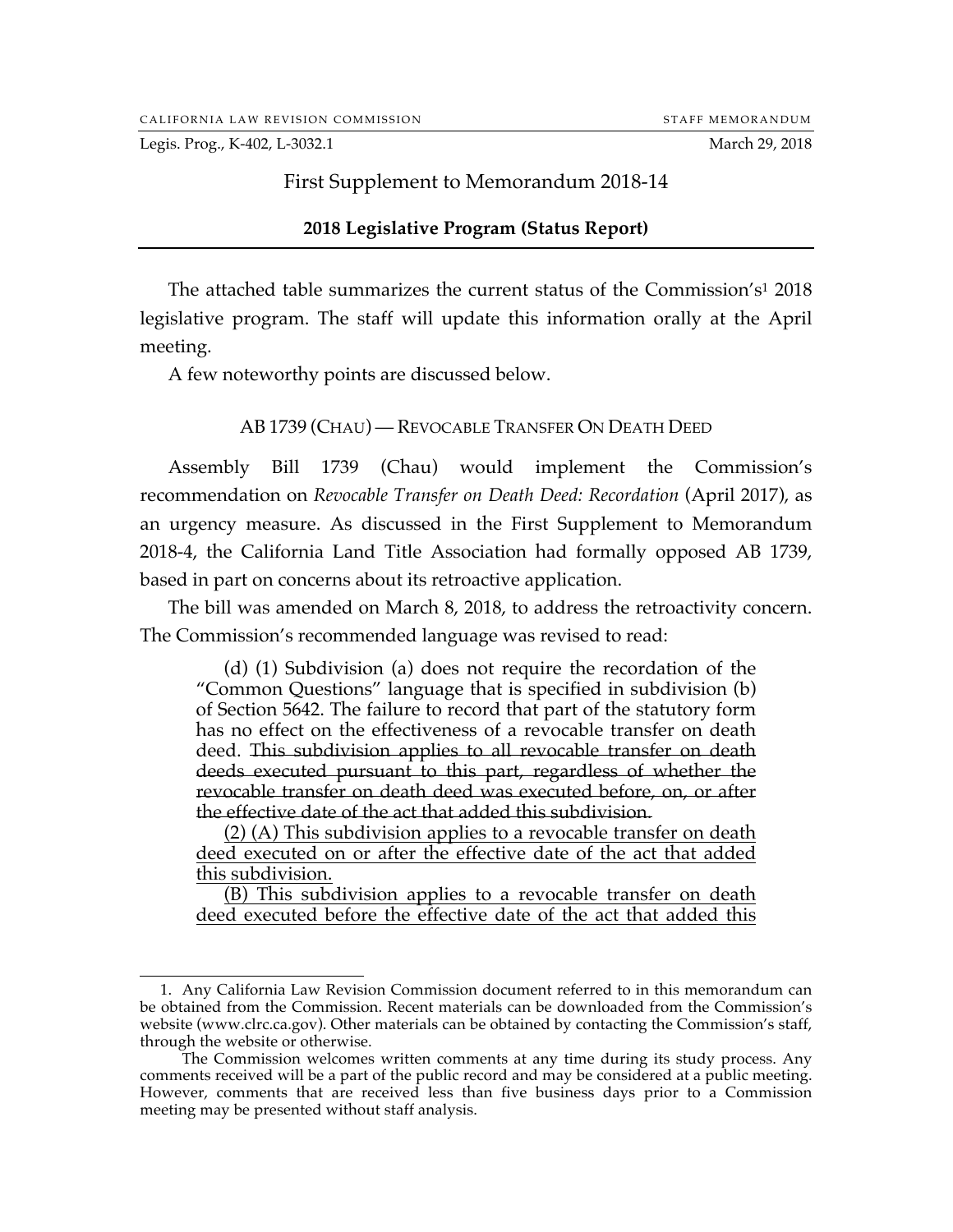subdivision only if the transferor was alive on the effective date of the act that added this subdivision.

That amendment avoids any unconstitutional impairment of a vested property right, by limiting the statute's retroactivity to cases where the revocable transfer on death deed has not yet operated (because the transferor has not yet died). With the amendment, CLTA removed its opposition to the bill.

At its February meeting, the Commission made the following decision regarding such an amendment:

The Commission decided that amendments to narrow or eliminate the retroactive effect of the proposed law would be inconsistent with the full purpose of the Commission's recommendation, but that such amendments could be accepted if the Legislature were to decide to make them. A narrowing amendment, which would limit the retroactive effect of the law to deeds executed by transferors who had not yet died, would be preferable to an amendment that would entirely eliminate the retroactive effect of the proposed law.2

The Commission now needs to decide whether to revise its recommendation to make it consistent with the current text of AB 1739 (which has not yet been published, and so can still be revised). If so, there are three changes that would need to be made.

First, the proposed legislation would need to be revised to correspond to the amended bill language set out above.

Second, the Comment to Probate Code Section 5626 would need to be revised along the following lines:

**Comment.** Section 5626 is amended to expressly provide that recordation of the "Common Questions" portion of the statutory revocable transfer on death deed form is not required. This rule applies retroactively, to revocable transfer on death deeds that were recorded before the effective date of the new law, if the transferor is still alive when the new law takes effect.

Finally, the narrative preliminary part of the recommendation would need to be revised along similar lines. Thus, in the summary page:

The Commission recommends that the law be revised to make clear that recordation of the FAQ is not required and that failure to record the FAQ has no effect on the validity of an RTODD. This

l

<sup>2</sup>. Minutes (Feb. 2018), p. 3.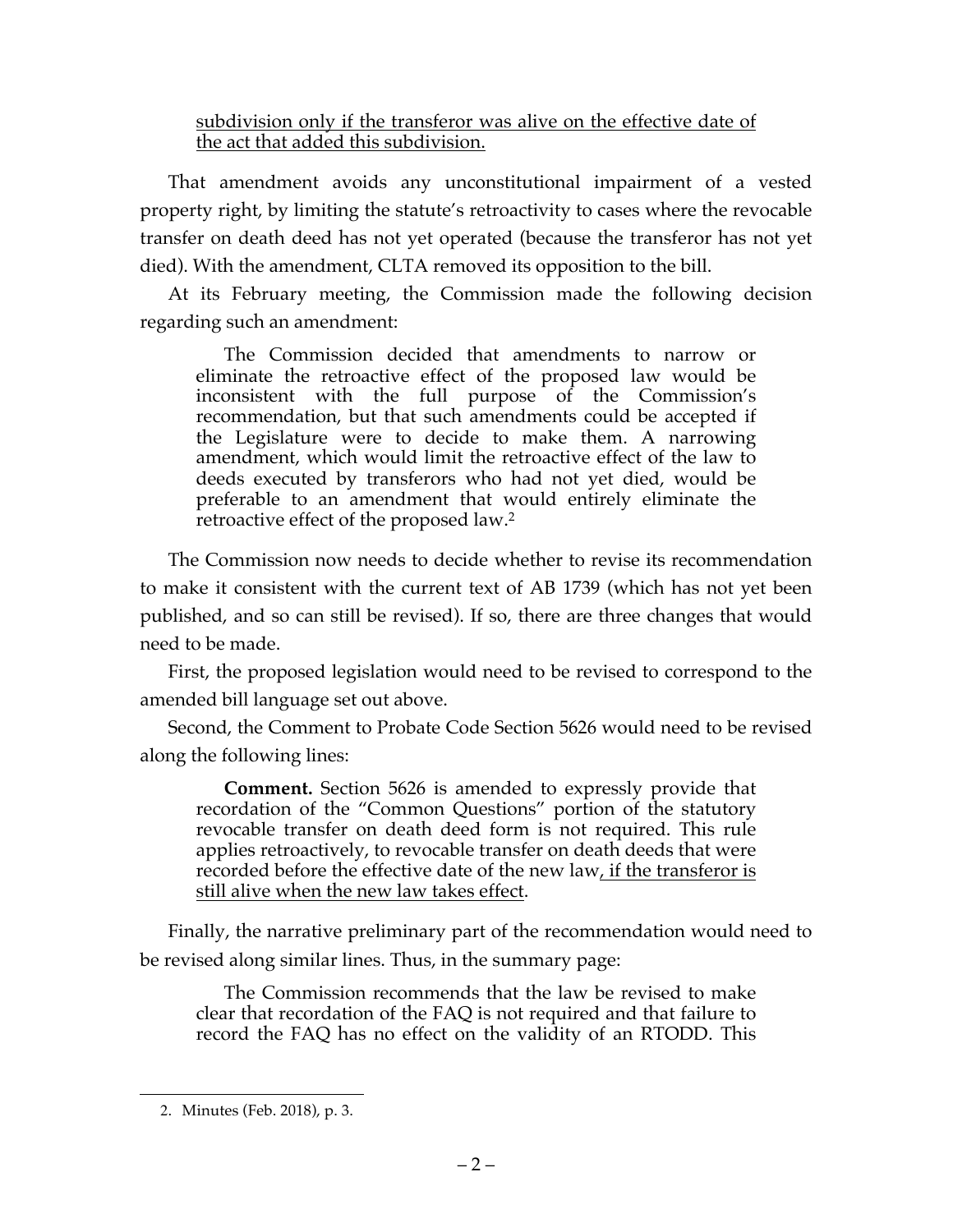rule would apply retroactively, if the transferor is still alive when the new law takes effect.

And in the conclusion:

For that reason, the Commission recommends that the law be revised to make clear that recordation of the FAQ is not required. That rule should be made retroactive, to deeds that have not yet operated when the new law takes effect, to remove any doubt about the validity of an RTODD that was recorded, without the FAQ, before the new law goes into effect.

## **Should changes along those lines be made?**

The Commission should also be aware of Assembly Bill 3004 (Kiley), which addresses revocable transfer on death deeds. That bill would make the same change that the Commission recommended (making clear that FAQ recordation is not required), using language different from the Commission's to do so. The bill would also make changes that the Commission has not recommended. It would remove the sunset date on the RTODD statute and expressly provide that a charitable nonprofit corporation may be named in an RTODD as beneficiary.

## SENATE CONCURRENT RESOLUTION 91 (ROTH AND CHAU)

Senate Concurrent Resolution 91 (Roth and Chau) is a routine part of the Commission's governance structure. At least once per session, the Legislature considers a concurrent resolution to authorize the Commission to study a specific list of topics.3 Sometimes obsolete matters are removed from the list. Sometimes new topics are added.

That is how the Commission was authorized to study "the relationship under current law between mediation confidentiality and attorney malpractice and other misconduct,"4 a study that the Commission completed last December.

Memorandum 2018-14 includes a letter from mediator Ron Kelly to the Chair of the Senate Committee on Judiciary. It is attached as an Exhibit. In his letter, Mr. Kelly formally opposes SCR 91, unless it is amended to, among other things, expressly bar the Commission from doing any further work on its completed study of the relationship between mediation confidentiality and attorney malpractice and other misconduct (i.e., the matters the Commission considered in Study K-402).

l

<sup>3</sup>. See Gov't Code § 8293.

<sup>4</sup>. See 2012 Cal. Stat. res. ch. 108.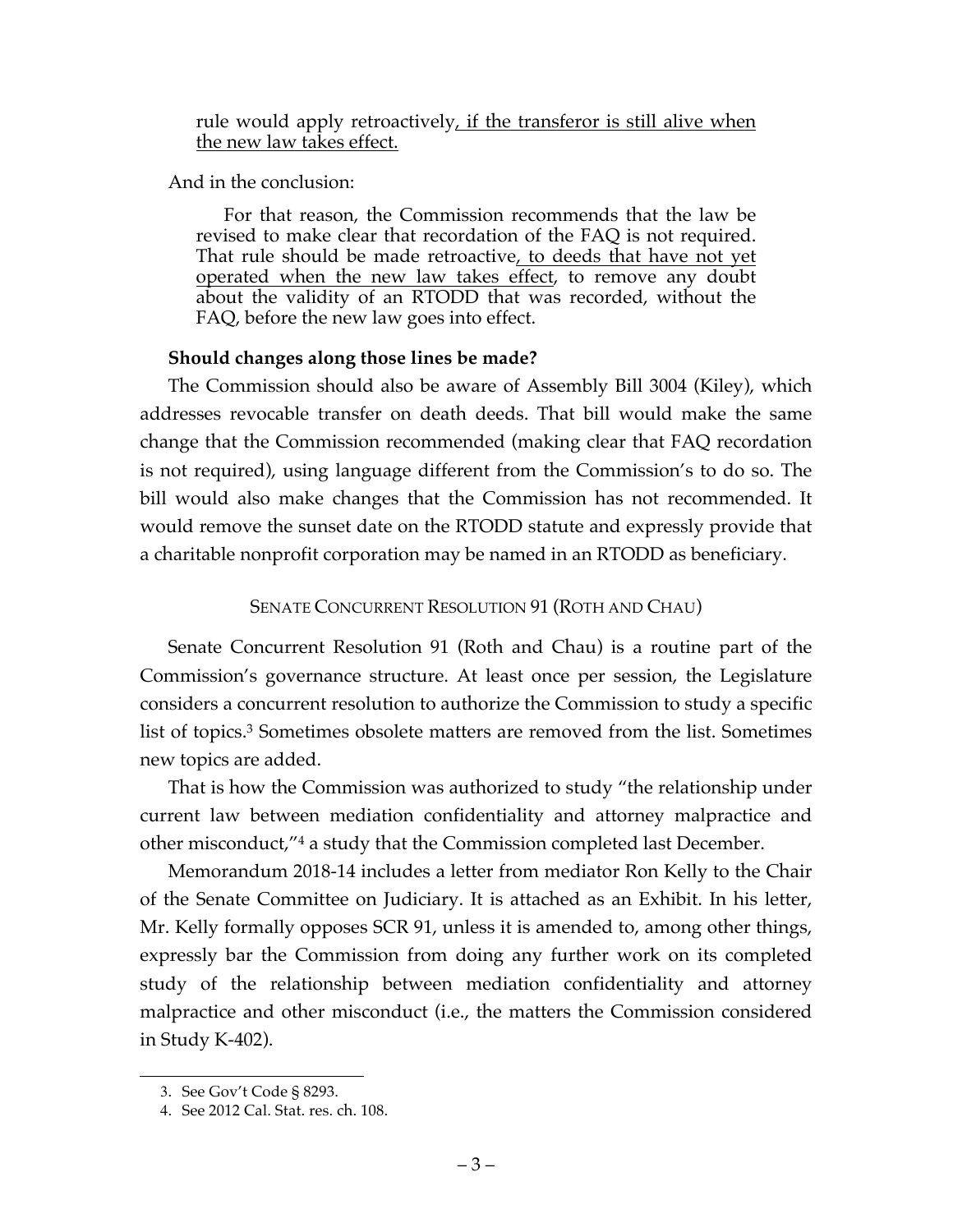In describing Mr. Kelly's opposition to SCR 91, the staff used the shorthand term "mediation confidentiality" to refer to the study of the relationship between mediation confidentiality and attorney malpractice and other misconduct.

Mr. Kelly has now written to make clear that he is not seeking a bar on the Commission studying *all* mediation-related topics, just the topic authorized in item 23 in SCR 91 (i.e., "the relationship under current law between mediation confidentiality and attorney malpractice and other misconduct"). Apparently, he construed the staff's shorthand use of "mediation confidentiality" more broadly than the staff had intended. The staff regrets any confusion on that point.

Respectfully submitted,

Brian Hebert Executive Director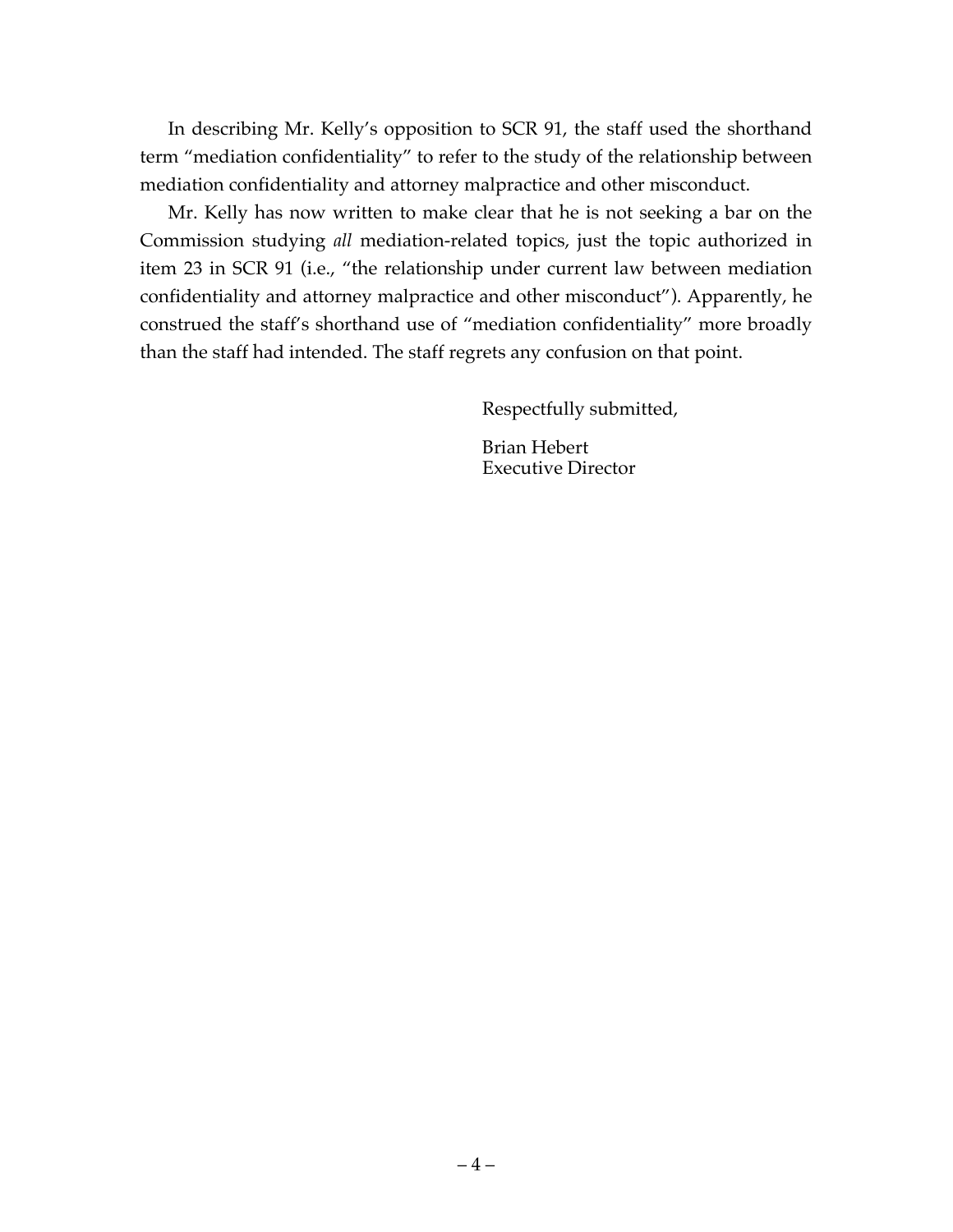# **Status of 2017 Commission Legislative Program**

**As of March 28, 2018**

|                        |                                                                    |          | <b>AB 1739</b> | AB 2176 | <b>SCR 91</b> |  |  |  |  |
|------------------------|--------------------------------------------------------------------|----------|----------------|---------|---------------|--|--|--|--|
|                        | <b>Introduced</b><br><b>Last Amended</b>                           |          | 1/3/18         | 2/12/18 | 1/23/18       |  |  |  |  |
|                        |                                                                    |          |                |         |               |  |  |  |  |
| <b>First</b><br>House  | <b>Policy Committee</b><br><b>Second Committee</b><br>Passed House |          | 3/20/18        | 3/20/18 | 4/24/18       |  |  |  |  |
|                        |                                                                    |          | —              |         |               |  |  |  |  |
|                        |                                                                    |          |                |         |               |  |  |  |  |
| <b>Second</b><br>House | <b>Policy Committee</b><br>Second Committee<br>Passed House        |          |                |         |               |  |  |  |  |
|                        |                                                                    |          |                |         |               |  |  |  |  |
|                        |                                                                    |          |                |         |               |  |  |  |  |
| <b>Concurrence</b>     |                                                                    |          |                |         |               |  |  |  |  |
| Governor               |                                                                    | Received |                |         |               |  |  |  |  |
|                        |                                                                    | Approved |                |         |               |  |  |  |  |
| <b>Secretary</b>       |                                                                    | Date     |                |         |               |  |  |  |  |
| of State               |                                                                    | Chapter# |                |         |               |  |  |  |  |

**Bill List:** K E Y\_\_\_\_\_\_\_\_\_\_\_\_\_\_\_\_\_\_ AB 1739 (Chau). Revocable Transfer on Death Deed AB 2176 (Jones-Sawyer) Deadly Weapons: Minor Clean-Up Issues SCR 91 (Roth & Chau). Resolution of Authority

#### **Also of Interest:**

AB 3004 (Kiley). Revocable Transfer on Death Deed SB 954 (Wieckowski). Mediation confidentiality

*Italics*: Future or speculative

"-": Not applicable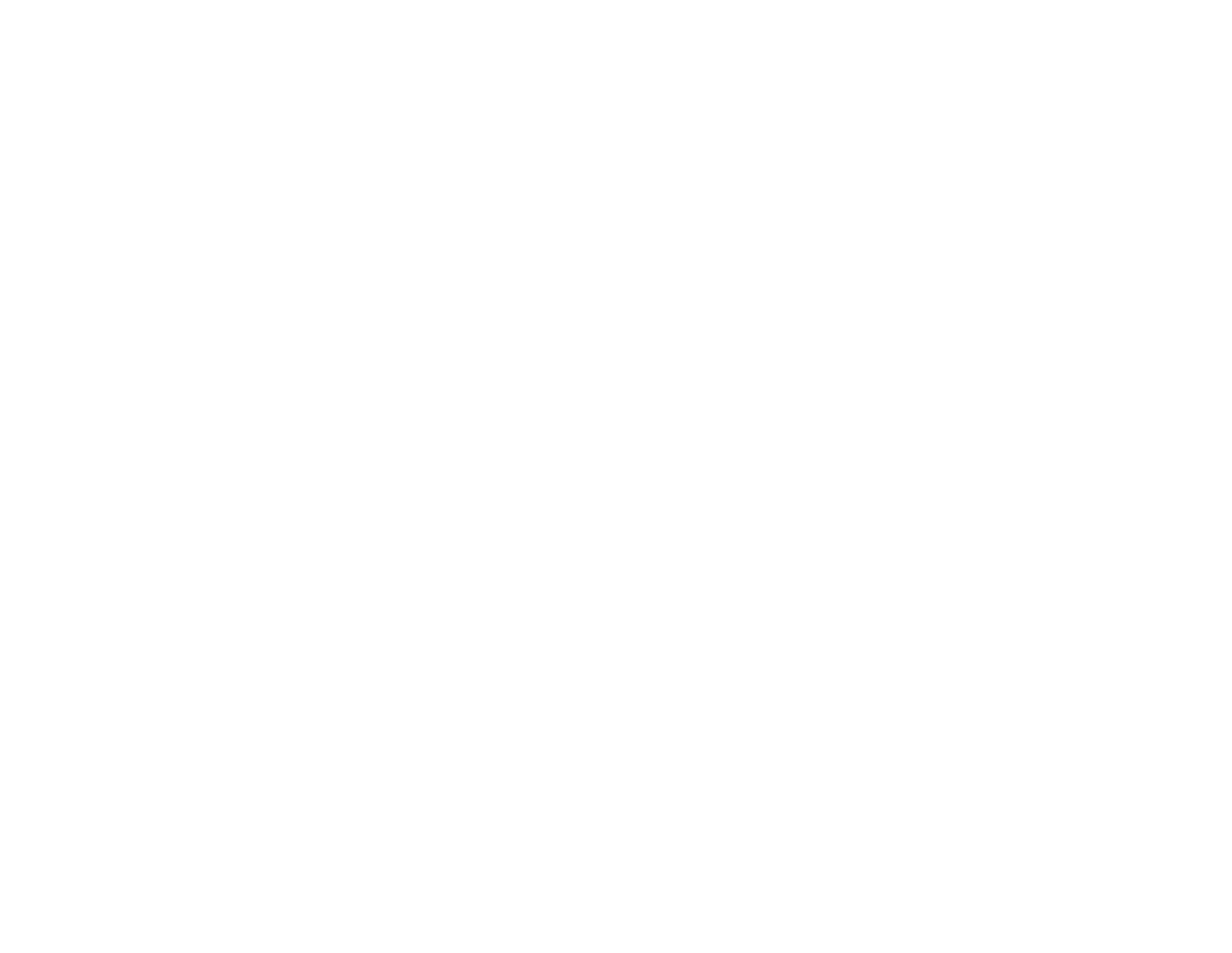California Law Revision Commission! ! ! ! ! March 21, 2018 c/o UC Davis School of Law 400 Mrak Hall Drive Davis, California 95615

## **Re: Study K-402 - Request for Amendment of SCR-91 (Roth)**

Dear Chairperson Hallinan, Commissioners, and Staff,

The Executive Director's Memorandum 2018-14 describes my letter to the Senate Judiciary Committee dated February 26, 2018 and its requested amendment of SCR-91. The discussion below respectfully takes a different view than this Memorandum provides. The Memorandum describes the requested amendments as follows:

Mr. Kelly requests two alternative amendments. Both of the alternatives would include the following three elements:

- (1) The Commission's authority to study mediation confidentiality would be deleted.
- (2) The Commission would be barred from spending further resources on the topic.
- (3) The Legislature would declare its rejection of the Commission's recommendation.

Regarding elements (1) and (2), I would **not** support amendments to the Commission's authorizing resolution which did either of these.

It was on the Commission's recommendation that the Legislature originally enacted our entire Evidence Code in 1965. This code's sections 1152 and 1154 provided important protections for candor in most voluntary settlements. Following the Commission's later specific study of mediation confidentiality, and on the Commission's recommendation, in 1985 the Legislature enacted section 1152.5. This created comprehensive confidentiality protections specifically for mediations. Following the Commission's further specific study of mediation confidentiality, and on the Commission's recommendation, in 1997 the Legislature enacted our current expanded statutory protections. These were Evidence Code sections 1115 through 1128. The protections for candor these provided have enabled millions of Californians to resolve their disputes voluntarily. The Commission's central role in creating them has served the fundamental democratic principle of self-determination.

If either of the requested amendments is adopted, SCR-91 **will still continue the authority in sections (7) and (8)**. These provided fully adequate authority for the Commission to craft all the above-referenced recommendations. These two sections of SCR-91 state:

...the Legislature **approves for continued study** by the California Law Revision Commission the topics listed below...

(7) Whether the **Evidence Code** should be revised.

(8) Whether the **law relating to** arbitration, **mediation**, and other alternative dispute resolution techniques should be revised. [emphasis added]

The requested amendments **do not** ask that these two sections to be deleted or restricted. The requested amendments **do not** ask the Legislature to delete the Commission's "authority to study mediation confidentiality."

The requested amendments ask the Legislature to direct the Commission "to expend no further resources on this **study**". But they **do not** ask the Legislature to bar the Commission from "spending further resources on the **topic**" of mediation confidentiality (emphasis added).